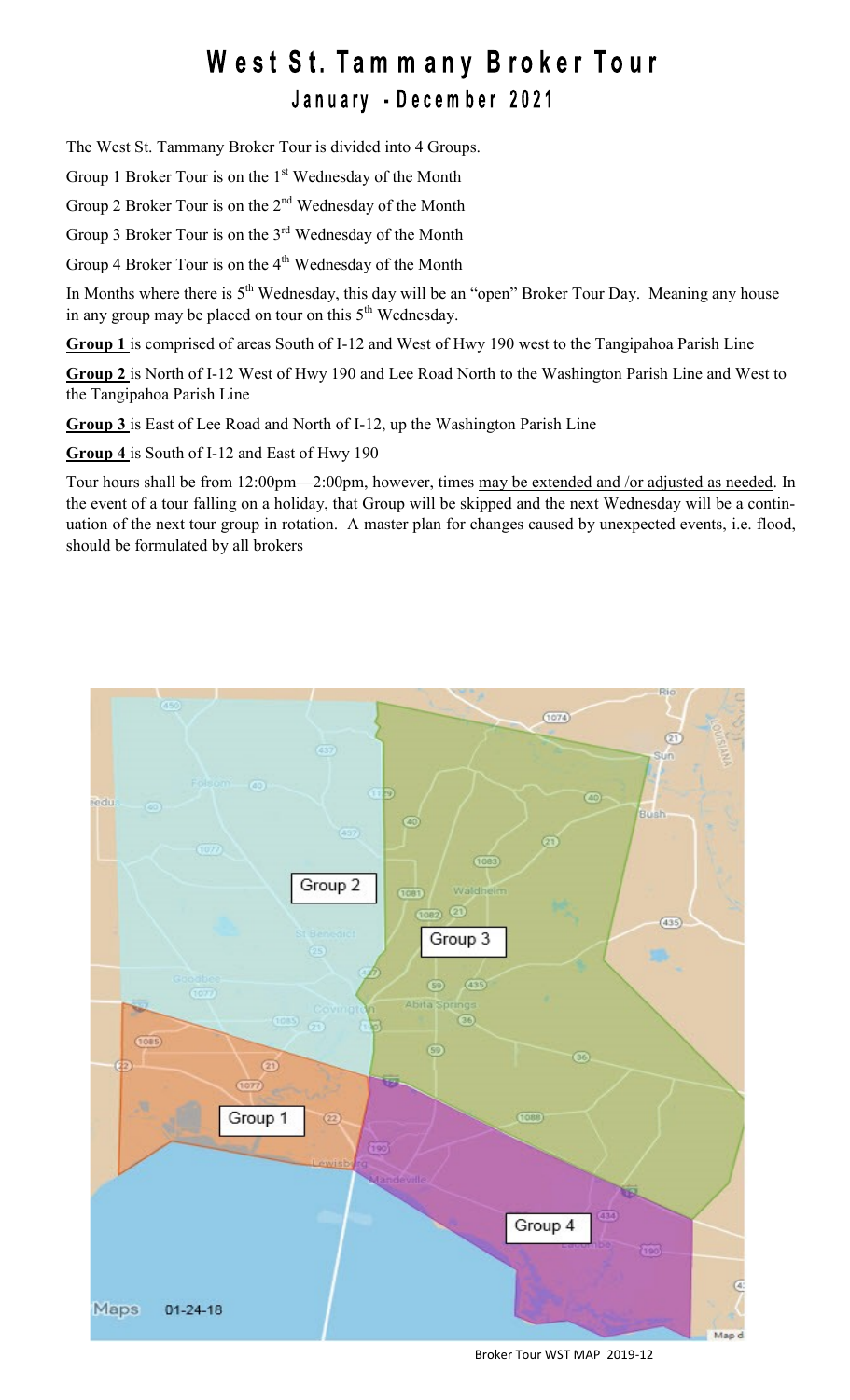| DECEMBER 2020 |     |     |                         |     |                 |     |  |  |
|---------------|-----|-----|-------------------------|-----|-----------------|-----|--|--|
| Sun           | Mon | Tue | Wed                     | Thu | Fri             | Sat |  |  |
|               |     | 1   | 2<br>Group 1            | 3   | 4               | 5   |  |  |
| 6             | 7   | 8   | 9<br>Group <sub>2</sub> | 10  | 11              | 12  |  |  |
| 13            | 14  | 15  | 16<br>Group 3           | 14  | 18              | 19  |  |  |
| 20            | 21  | 22  | 23<br>Group 4           | 24  | 25 <sub>1</sub> | 26  |  |  |
| 27            | 28  | 29  | 30<br>OPEN              | 31  |                 |     |  |  |

| <b>JANUARY 2021</b> |     |     |               |                |     |                |  |  |
|---------------------|-----|-----|---------------|----------------|-----|----------------|--|--|
| Sun                 | Mon | Tue | Wed           | Thu            | Fri | Sat            |  |  |
|                     |     |     |               |                | 1   | $\overline{2}$ |  |  |
| 3                   | 4   | 5   | 6<br>Group 1  | $\overline{7}$ | 8   | 9              |  |  |
| 10                  | 11  | 12  | 13<br>Group 2 | 14             | 15  | 16             |  |  |
| 17                  | 18  | 19  | 20<br>Group 3 | 21             | 22  | 23             |  |  |
| 24                  | 25  | 26  | 27<br>Group 4 | 28             | 29  | 30             |  |  |
| 31                  |     |     |               |                |     |                |  |  |

| <b>MARCH 2021</b> |     |                |                          |     |     |     |  |  |
|-------------------|-----|----------------|--------------------------|-----|-----|-----|--|--|
| Sun               | Mon | Tue            | Wed                      | Thu | Fri | Sat |  |  |
|                   | 1   | $\overline{2}$ | 3<br>Group 1             | 4   | 5   | 6   |  |  |
| $\overline{7}$    | 8   | 9              | 10<br>Group <sub>2</sub> | 11  | 12  | 13  |  |  |
| G                 | 15  | 16             | 17<br>Group 3            | 18  | 19  | 20  |  |  |
| 21                | 22  | 23             | 24<br>Group 4            | 25  | 26  | 27  |  |  |
| 28                | 29  | 30             | 31<br>OPEN               |     |     |     |  |  |

| <b>MAY 2021</b>      |     |                |                          |     |     |     |  |  |
|----------------------|-----|----------------|--------------------------|-----|-----|-----|--|--|
| Sun                  | Mon | Tue            | Wed                      | Thu | Fri | Sat |  |  |
|                      |     |                |                          |     |     | 1   |  |  |
| $\overline{2}$       | 3   | $\overline{4}$ | 5<br>Group 1             | 6   | 7   | 8   |  |  |
| 9<br>Mother's<br>Day | 10  | 11             | 12<br>Group <sub>2</sub> | 13  | 14  | 15  |  |  |
| 16                   | 17  | 18             | 19<br>Group 3            | 20  | 21  | 22  |  |  |
| 23                   | 24  | 25             | 26<br>Group 4            | 27  | 28  | 29  |  |  |
| 30                   | 31  |                |                          |     |     |     |  |  |

| <b>JULY 2021</b> |     |     |               |     |                |     |  |  |  |
|------------------|-----|-----|---------------|-----|----------------|-----|--|--|--|
| Sun              | Mon | Tue | Wed           | Thu | Fri            | Sat |  |  |  |
|                  |     |     |               | 1   | $\overline{2}$ | 3   |  |  |  |
|                  | 5   | 6   | 7<br>Group 1  | 8   | 9              | 10  |  |  |  |
|                  | 12  | 13  | 14<br>Group 2 | 15  | 16             | 17  |  |  |  |
| 18               | 19  | 20  | 21<br>Group 3 | 22  | 23             | 24  |  |  |  |
| 25               | 26  | 27  | 28<br>Group 4 | 29  | 30             | 31  |  |  |  |

## West St. Tammany Broker Tour

December 2020 - July 2021

| FEBRUARY 2021 |     |                             |                  |     |     |     |  |  |
|---------------|-----|-----------------------------|------------------|-----|-----|-----|--|--|
| Sun           | Mon | Tue                         | Wed              | Thu | Fri | Sat |  |  |
|               | 1   | $\overline{2}$              | 3<br>Group<br>-1 | 4   | 5   | 6   |  |  |
| 7             | 8   | 9                           | 10<br>Group 2    | 11  | 12  | 13  |  |  |
|               | 15  | <b>MARDI</b><br>GRAS.<br>16 | 17<br>Group 3    | 18  | 19  | 20  |  |  |
| 21            | 22  | 23                          | 24<br>Group 4    | 25  | 26  | 27  |  |  |
| 28            |     |                             |                  |     |     |     |  |  |

| <b>APRIL 2021</b>  |     |     |               |     |                |     |  |  |
|--------------------|-----|-----|---------------|-----|----------------|-----|--|--|
| Sun                | Mon | Tue | Wed           | Thu | Fri            | Sat |  |  |
|                    |     |     |               | 1   | $\overline{2}$ | 3   |  |  |
| 4<br><b>EASTER</b> | 5   | 6   | 7<br>Group 1  | 8   | 9              | 10  |  |  |
| 11                 | 12  | 13  | 14<br>Group 2 | 15  | 16             | 17  |  |  |
| 18                 | 19  | 20  | 21<br>Group 3 | 22  | 23             | 24  |  |  |
| 25                 | 26  | 27  | 28<br>Group 4 | 29  | 30             |     |  |  |

| <b>JUNE 2021</b>      |     |     |                          |     |     |     |  |  |
|-----------------------|-----|-----|--------------------------|-----|-----|-----|--|--|
| Sun                   | Mon | Tue | Wed                      | Thu | Fri | Sat |  |  |
|                       |     | 1   | $\mathcal{P}$<br>Group 1 | 3   | 4   | 5   |  |  |
| 6                     | 7   | 8   | 9<br>Group 2             | 10  | 11  | 12  |  |  |
| 13                    | 14  | 15  | 16<br>Group 3            | 17  | 18  | 19  |  |  |
| 20<br>Father's<br>Day | 21  | 22  | 23<br>Group 4            | 24  | 25  | 26  |  |  |
| 27                    | 28  | 29  | 30<br>OPEN               |     |     |     |  |  |

See next page for August 2021- January 2022